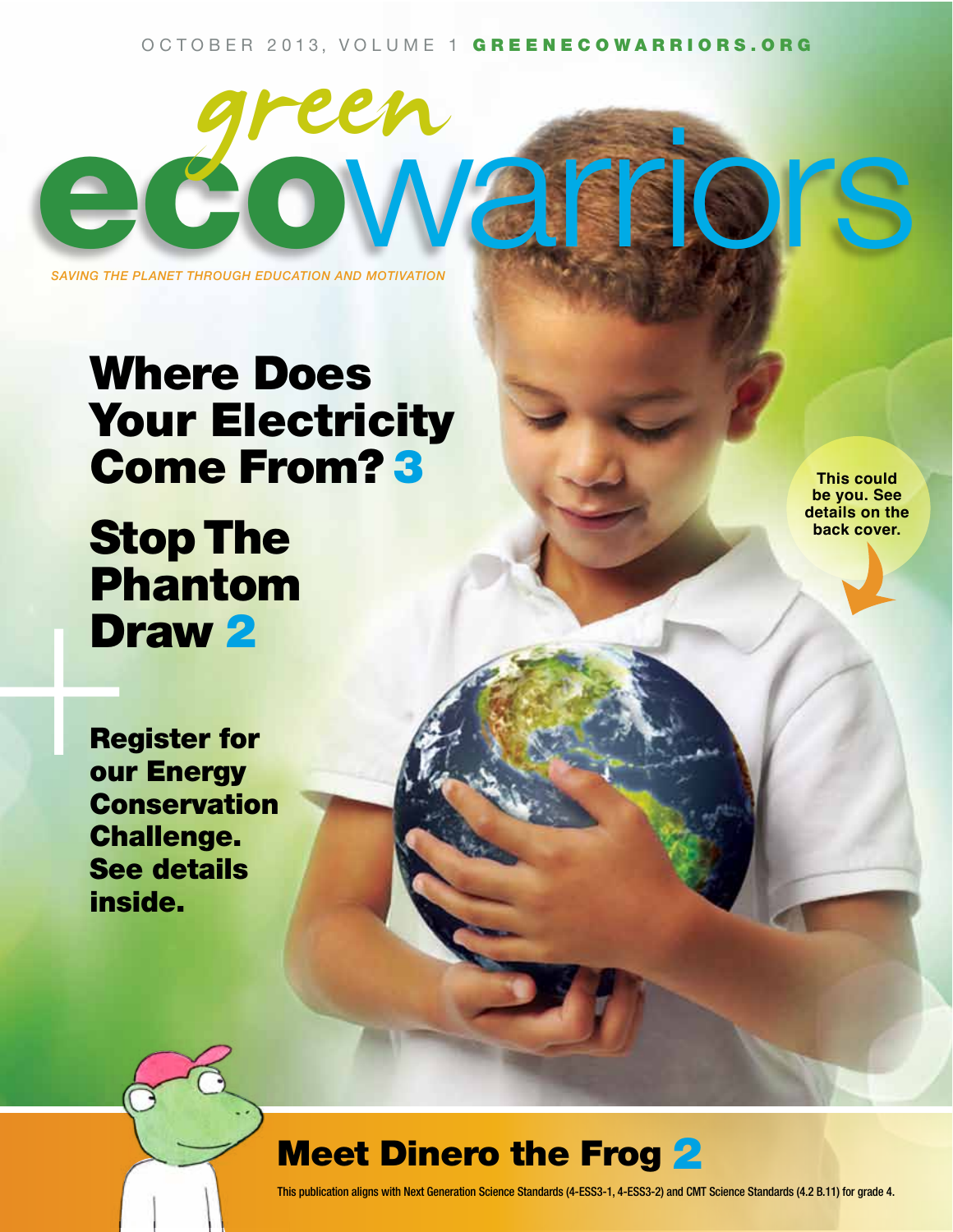Be sure to complete your monthly Challenge form and submit it to your teacher for a chance to win monthly prizes and awards!



## Meet the Green **Eco Warriors**

Green Eco Warriors work with others who care about the environment. They use education and motivation to fight for our planet's survival. The original Warriors were fifth

### **Green Eco Warriors Summit**

Youth and teachers that compete in the "Save Energy Save Dinero" challenge can win tickets to the summit, held in the Spring. The event will host an award ceremony, games, speakers, and fun.



and sixth grade boys and their families. They began by watching documentaries about human-kinds impact on the planet. Then they started the Green Eco Warrior recycling program in their schools. Eventually the boys were featured on several news shows. Anyone can be a Green Eco Warrior! The ways to take action are endless. Jonathon (left photo) helped to pass the bottle bill.

**Learn more at GreenEcoWarriors.org**

# **Hello, I'm Dinero**

I use my knowledge to help kids and their families find ways to save energy, fight the Phantom Draw, and help the planet. You can watch my video at **www.greenecowarriors.org**

## Defeating the Phantom Draw

The phantom lives in appliances that are still running after you have switched them off (this is called standby mode). You will know the phantom is still *drawing* power by a small green, blue, or red light on your appliance. The Phantom Draw is a major electricity waster and adds to air and water pollution.

**Learn more about the Phantom Draw in your worksheet.**

*2* **october 2013 | GREENECOWARRIORS.org**

VOCABULARY

**Energy Appliance Electricity Kilowatt CFL Bulb Natural Resources**

**Find the definitions in your student worksheet.**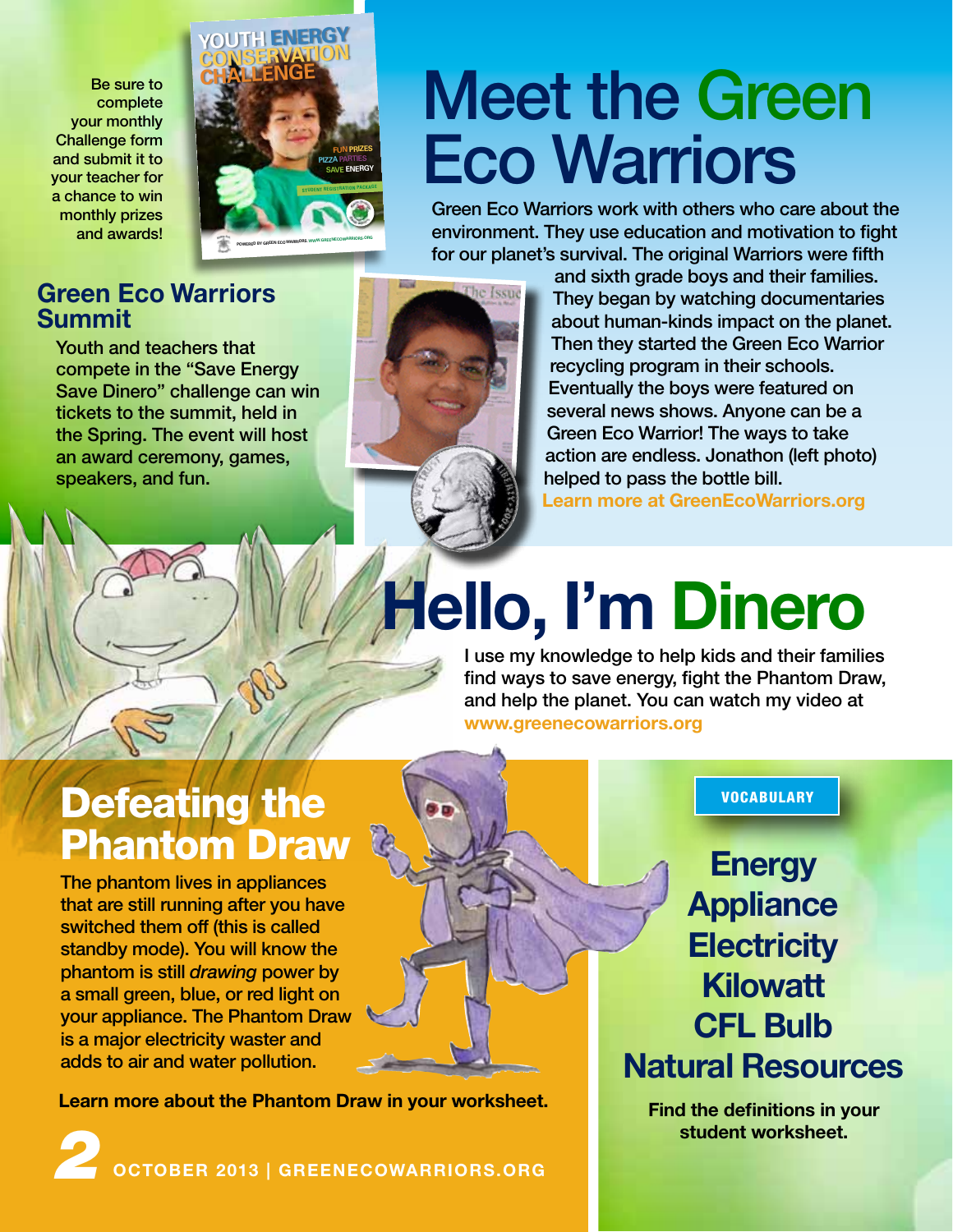### COVER STORY

# **Where Does** Your Electricity Come From?

Did you know that nearly half of the electricity generated in the United States comes from the burning of coal? The use of fossil fuels, like coal, to create electricity contributes to pollution and asthma rates, as well as global warming.

### Non Renewable energy

**COAL** is collected through a process called strip mining. This process is also known as mountain top removal. Explosives are used to blow up mountains and then the coal is processed, leaving behind slurry waste sites which contaminate ground water.

The coal is then burned in a power plant, the exhaust from the burning leads to air pollution, acid rain, and increased asthma rates.

**NATURAL GAS** is mined through a process called fracking. Deep wells are drilled then water and chemicals are pumped into the ground to bring up the gas. The toxic waste has been known to seep into groundwater supplies.

The gas is then burned to heat water for steam. Natural gas is a fossil fuel. Approximately 20% of the nation's electricity is fueled by natural gas.

**PETROLEUM** is used to make steam to turn a turbine. Petroleum also generates about 2% of all electricity in U.S. It is also used to create gasoline which runs cars and trucks.

The combustion of gas and petroleum leads to carbon monoxide (CO) in the environment and air pollution.

**NUCLEAR POWER** uses a method called nuclear fusion which creates steam by heating water. In a nuclear power plant,a reactor contains a core of nuclear fuel known as uranium.

When atoms of uranium fuel are hit by neutrons they split, releasing heat. The heat is used to turn water into steam that spins a turbine to generate electricity. Nuclear power was used to generate 19% of all the country's electricity. It is dangerous and creates toxic waste bi-products.

**Source: United states DOE- http://www.eia.gov/kids/**

Continued on next page